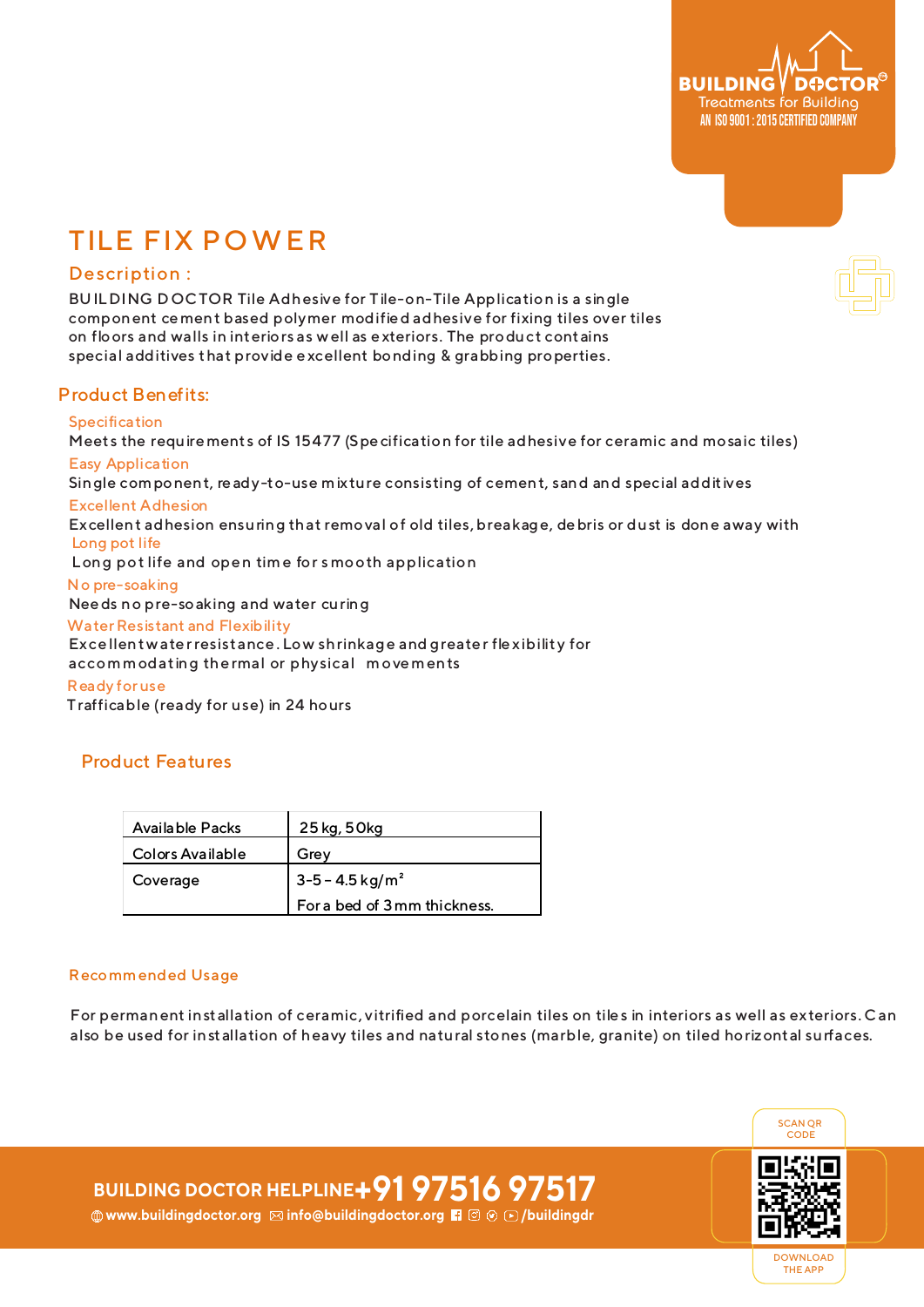

# Method of Use:

Ensure that the existing tiles are firmly adhering to the substrate with a uniform level and adequate joints.

F or any hollow sounding areas, remove the tiles and make up with a polymer modified cement sand mortar.

The tiles should be cleaned with de tergent and waterfirst and then rinsed with water to remove any dirt/ laitance etc.

M ix Tile Adhe sive into wate r, until a lump fre e mortar consistency is achieved. Approx. 7-8 ltr. Of water for a 30 Kg bag of tile adhesive.

Spread mixed tile adhesive at thickness 3-6 mm and comb with notched trowel.

Do not spre ad in more than 1 sq. m of ar ea at a time .

Press the tile firmly into position with a slight sliding motion to ensure maximum contact surface .

Le ave adequate joints be tween the tiles using spacers.

Clean off excessive adhesive be tween the joints and on tiles.

For best re sults, fill the tile joints with Asian Paints cement based or epoxy based tile grout.

### **PRECAUTIONS**

- **>** Grouting should not be done for at least 24 hours
- **>** Do not use for fixing heavy tiles or stones, marble, granite etc on vertical are as



# **BUILDING DOCTOR HELPLINE+91 97516 97517**  $\textcircled{w}$  **www.buildingdoctor.org**  $\textcircled{z}$  **info@buildingdoctor.org <b>7**  $\textcircled{z}$   $\textcircled{z}$  /buildingdr

DOWNLOAD THE APP